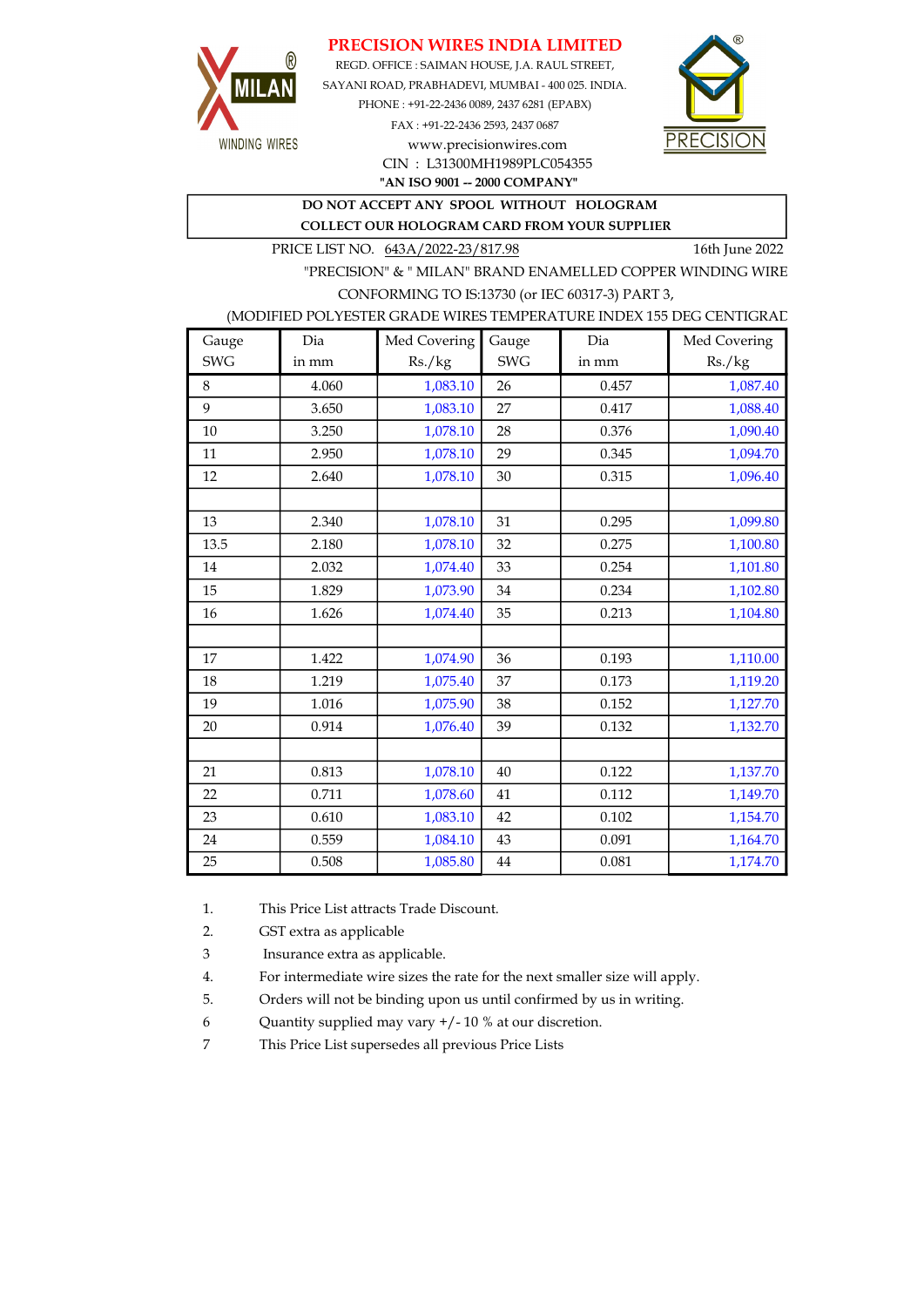

### PRECISION WIRES INDIA LIMITED

REGD. OFFICE : SAIMAN HOUSE, J.A. RAUL STREET, SAYANI ROAD, PRABHADEVI, MUMBAI - 400 025. INDIA. PHONE : +91-22-2436 0089, 2437 6281 (EPABX) FAX : +91-22-2436 2593, 2437 0687 www.precisionwires.com



CIN : L31300MH1989PLC054355 "AN ISO 9001 -- 2000 COMPANY"

DO NOT ACCEPT ANY SPOOL WITHOUT HOLOGRAM COLLECT OUR HOLOGRAM CARD FROM YOUR SUPPLIER

PRICE LIST NO.  $643B/2022-23/817.98$  16th June 2022

"PRECISION" & " MILAN" BRAND ENAMELLED COPPER WINDING WIRE CONFORMING TO IS:13730 PART 13, ( IEC 60317-13)

#### (DUAL COATED WIRES CLASS H+ WIRES TEMPERATURE INDEX 200 DEG CENTIGRAD

| Gauge           | Dia   | Med Covering | Gauge           | Dia   | Med Covering |
|-----------------|-------|--------------|-----------------|-------|--------------|
| <b>SWG</b>      | in mm | Rs./kg       | <b>SWG</b>      | in mm | Rs./kg       |
| 8               | 4.060 | 1,107.90     | 26              | 0.457 | 1,109.60     |
| 9               | 3.650 | 1,107.90     | 27              | 0.417 | 1,111.10     |
| 10              | 3.250 | 1,104.90     | 28              | 0.376 | 1,112.60     |
| 11              | 2.950 | 1,104.90     | 29              | 0.345 | 1,116.10     |
| $\overline{12}$ | 2.640 | 1,104.90     | $\overline{30}$ | 0.315 | 1,117.10     |
|                 |       |              |                 |       |              |
| 13              | 2.340 | 1,104.90     | 31              | 0.295 | 1,120.00     |
| 13.5            | 2.180 | 1,104.90     | 32              | 0.275 | 1,121.00     |
| 14              | 2.032 | 1,100.40     | 33              | 0.254 | 1,122.00     |
| 15              | 1.829 | 1,099.90     | 34              | 0.234 | 1,123.00     |
| 16              | 1.626 | 1,100.40     | 35              | 0.213 | 1,125.00     |
|                 |       |              |                 |       |              |
| 17              | 1.422 | 1,100.90     | 36              | 0.193 | 1,129.50     |
| 18              | 1.219 | 1,101.40     | 37              | 0.173 | 1,136.50     |
| 19              | 1.016 | 1,101.90     | 38              | 0.152 | 1,145.00     |
| 20              | 0.914 | 1,102.40     | 39              | 0.132 | 1,150.00     |
|                 |       |              |                 |       |              |
| 21              | 0.813 | 1,104.10     | 40              | 0.122 | 1,155.00     |
| 22              | 0.711 | 1,104.60     | 41              | 0.112 | 1,167.00     |
| 23              | 0.610 | 1,106.60     | 42              | 0.102 | 1,175.00     |
| 24              | 0.559 | 1,107.60     | 43              | 0.091 | 1,182.00     |
| 25              | 0.508 | 1,108.60     | $\bf 44$        | 0.081 | 1,192.00     |

- 1. This Price List attracts Trade Discount.
- 2. GST extra as applicable
- 3 Insurance extra as applicable.
- 4. For intermediate wire sizes the rate for the next smaller size will apply
- 5. Orders will not be binding upon us until confirmed by us in writing.
- 6. Quantity supplied may vary  $+/-10\%$  at our discretion.
- 7 This Price List supersedes all previous Price Lists



# PRECISION WIRES INDIA LIMITED

REGD. OFFICE : SAIMAN HOUSE, J.A. RAUL STREET, SAYANI ROAD, PRABHADEVI, MUMBAI - 400 025. INDIA. PHONE : +91-22-2436 0089, 2437 6281 (EPABX)

> www.precisionwires.com CIN : L31300MH1989PLC054355 FAX : +91-22-2436 2593, 2437 0687